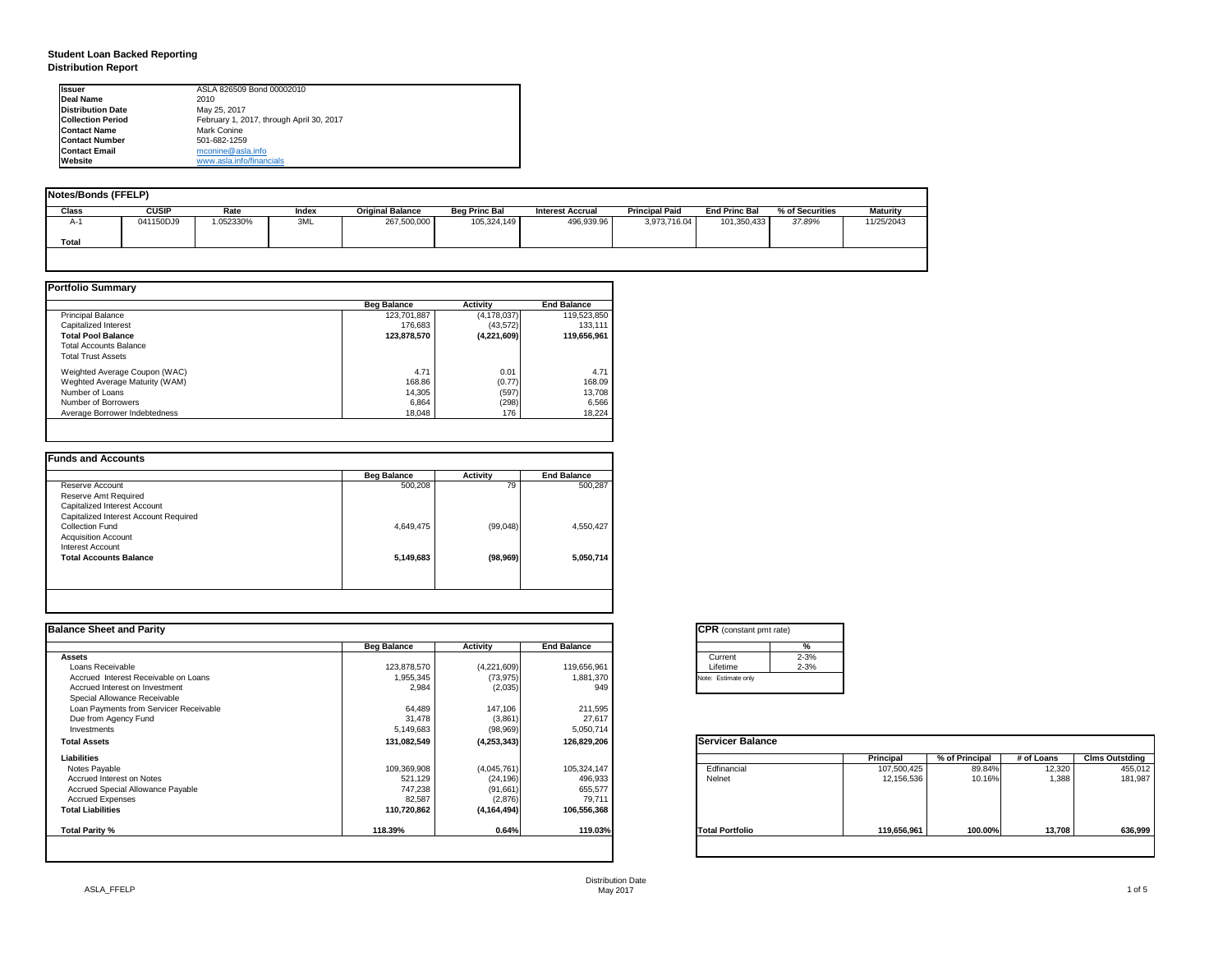# **Student Loan Backed Reporting Distribution Report**

## **Delinquency Status**

|                           |                  | # of Loans    |                  | <b>Principal</b> |                  | % of Principal |                  | <b>WAC</b>    |                  | <b>WARM</b>   |  |
|---------------------------|------------------|---------------|------------------|------------------|------------------|----------------|------------------|---------------|------------------|---------------|--|
|                           | <b>Beginning</b> | <b>Ending</b> | <b>Beginning</b> | <b>Ending</b>    | <b>Beginning</b> | <b>Ending</b>  | <b>Beginning</b> | <b>Ending</b> | <b>Beginning</b> | <b>Ending</b> |  |
| In School                 | 18               | $16$ .        | 41,264           | 37,639           | 0.03%            | 0.03%          | 4.47             | 4.54          | 114.38           | 113.86        |  |
| Grace                     |                  |               | 5,100            | 8,725            | 0.00%            | 0.01%          | 3.95             | 3.89          | 93.65            | 104.48        |  |
| Repayment                 |                  |               |                  |                  |                  |                |                  |               |                  |               |  |
| Current                   | 10,056           | 9,970         | 92,260,239       | 92,481,040       | 74.48%           | 77.29%         | 4.66             | 4.66          | 172.88           | 171.50        |  |
| 31-60 Days Delinquent     | 382              | 424           | 2,804,120        | 3,305,094        | 2.26%            | 2.76%          | 5.25             | 4.95          | 147.11           | 158.46        |  |
| 61-90 Days Delinquent     | 300              | 243           | 2,474,147        | 1,592,969        | 2.00%            | 1.33%          | 4.86             | 4.65          | 143.26           | 161.66        |  |
| 91-120 Days Delingent     | 195              | 159           | 1,509,572        | 1,345,548        | 1.22%            | 1.12%          | 4.71             | 4.97          | 147.54           | 170.42        |  |
| 121-180 Days Delinquent   | 304              | 236           | 2,513,515        | 1,882,052        | 2.03%            | 1.57%          | 5.12             | 4.63          | 159.24           | 136.18        |  |
| 181-270 Days Delinquent   | 265              | 295           | 1,654,256        | 2,481,319        | 1.34%            | 2.07%          | 4.40             | 5.06          | 134.80           | 147.19        |  |
| 271+ Days Delinquent      | 138              | 70            | 829,479          | 391,090          | 0.67%            | 0.33%          | 4.46             | 4.93          | 138.41           | 108.78        |  |
| <b>Total Repayment</b>    | 11,640           | 11,397        | 104,045,328      | 103,479,113      | 83.99%           | 86.48%         | 4.68             | 4.69          | 170.17           | 169.56        |  |
| Forbearance               | 1,391            | 1,120         | 11,879,152       | 8,848,038        | 9.59%            | 7.39%          | 4.81             | 4.84          | 166.77           | 160.08        |  |
| Deferment                 | 1,191            | 1,077         | 7,551,199        | 6,646,447        | 6.10%            | 5.55%          | 5.00             | 5.02          | 157.40           | 159.76        |  |
| <b>Claims in Progress</b> | 63               | 94            | 356,527          | 636,999          | 0.29%            | 0.53%          | 4.46             | 4.21          | 117.05           | 132.75        |  |
| <b>Claims Denied</b>      |                  |               |                  |                  |                  |                |                  |               |                  |               |  |
| <b>Total Portfolio</b>    | 14,305           | 13,708        | 123,878,570      | 119,656,961      | 100.00%          | 100.00%        | 4.71             | 4.71          | 168.86           | 168.09        |  |

|                                     | # of Loans       |               |                  | <b>Principal</b> |                  | % of Principal |                  | <b>WAC</b>    | <b>WARM</b>      |               |
|-------------------------------------|------------------|---------------|------------------|------------------|------------------|----------------|------------------|---------------|------------------|---------------|
|                                     | <b>Beginning</b> | <b>Ending</b> | <b>Beginning</b> | <b>Ending</b>    | <b>Beginning</b> | <b>Ending</b>  | <b>Beginning</b> | <b>Ending</b> | <b>Beginning</b> | <b>Ending</b> |
| Current                             | 10,056           | 9,970         | 92,260,239       | 92,481,040       | 88.67%           | 89.37%         | 4.66             | 4.66          | 172.88           | 171.50        |
| 31-60 Days Delinquent               | 382              | 424           | 2,804,120        | 3,305,094        | 2.70%            | 3.19%          | 5.25             | 4.95          | 147.11           | 158.46        |
| 61-90 Days Delinquent               | 300              | 243           | 2,474,147        | 1,592,969        | 2.38%            | 1.54%          | 4.86             | 4.65          | 143.26           | 161.66        |
| 91-120 Days Delingent               | 195              | 159           | 1,509,572        | 1,345,548        | 1.45%            | 1.30%          | 4.71             | 4.97          | 147.54           | 170.42        |
| 121-180 Days Delinquent             | 304              | 236           | 2,513,515        | 1,882,052        | 2.42%            | 1.82%          | 5.12             | 4.63          | 159.24           | 136.18        |
| 181-270 Days Delinquent             | 265              | 295           | 1,654,256        | 2,481,319        | 1.59%            | 2.40%          | 4.40             | 5.06          | 134.80           | 147.19        |
| 271+ Days Delinquent                | 138              |               | 829,479          | 391,090          | 0.80%            | 0.38%          | 4.46             | 4.93          | 138.41           | 108.78        |
| <b>Total Portfolio in Repayment</b> | 11,640           | 11,397        | 104,045,328      | 103,479,113      | 100.00%          | 100.00%        | 4.68             | 4.69          | 170.17           | 169.56        |

| Portfolio by Loan Type                  |                  |               |                  |               |                  |               |                  |        |                  |               |  |  |  |
|-----------------------------------------|------------------|---------------|------------------|---------------|------------------|---------------|------------------|--------|------------------|---------------|--|--|--|
|                                         | # of Loans       |               | <b>Principal</b> |               | % of Principal   |               | <b>WAC</b>       |        | WARM             |               |  |  |  |
|                                         | <b>Beginning</b> | <b>Ending</b> | <b>Beginning</b> | <b>Ending</b> | <b>Beginning</b> | <b>Ending</b> | <b>Beginning</b> | Ending | <b>Beginning</b> | <b>Ending</b> |  |  |  |
| <b>Subsidized Consolidation Loans</b>   | 3,626            | 3,528         | 47,844,988       | 46,211,759    | 38.62%           | 38.62%        | 4.93             | 4.93   | 164.05           | 162.72        |  |  |  |
| <b>Unsubsidized Consolidation Loans</b> | 4,279            | 4,015         | 57,263,419       | 55,307,362    | 46.23%           | 46.22%        | 4.85             | 4.85   | 188.24           | 186.68        |  |  |  |
| <b>Subsidized Stafford Loans</b>        | 4,063            | 3,861         | 9,834,792        | 9,487,544     | 7.94%            | 7.93%         | 3.48             | 3.49   | 115.74           | 117.40        |  |  |  |
| <b>Unsubsidized Stafford Loans</b>      | 2,189            | 2,165         | 8,386,546        | 8,115,048     | 6.77%            | 6.78%         | 3.85             | 3.84   | 130.51           | 132.34        |  |  |  |
| PLUS/GradPLUS Loans                     | 146              | 137           | 467,718          | 456,151       | 0.38%            | 0.38%         | 7.03             | 6.98   | 78.55            | 83.32         |  |  |  |
| <b>SLS Loans</b>                        |                  |               | 81,108           | 79,097        | 0.07%            | 0.07%         | 3.66             | 3.66   | 125.11           | 122.11        |  |  |  |
| <b>Total Portfolio</b>                  | 14,305           | 13,708        | 123,878,570      | 119,656,961   | 100.00%          | 100.00%       | 4.71             | 4.71   | 168.86           | 168.09        |  |  |  |

| Portfolio by Program Type                  |                  |               |                  |               |                  |               |                  |               |                  |               |
|--------------------------------------------|------------------|---------------|------------------|---------------|------------------|---------------|------------------|---------------|------------------|---------------|
|                                            | # of Loans       |               | <b>Principal</b> |               | % of Principal   |               | <b>WAC</b>       |               | <b>WARM</b>      |               |
|                                            | <b>Beginning</b> | <b>Ending</b> | <b>Beginning</b> | <b>Ending</b> | <b>Beginning</b> | <b>Ending</b> | <b>Beginning</b> | <b>Ending</b> | <b>Beginning</b> | <b>Ending</b> |
| Graduate / 4-Year Loans                    | 12,110           | 11,815        | 106,738,115      | 110,747,373   | 86.16%           | 92.55%        | 4.68             | 4.68          | 171.42           | 170.39        |
| 2-Year Loans                               | 1,855            | 1,666         | 7,205,335        | 7,006,348     | 5.82%            | 5.86%         | 5.21             | 5.24          | 134.09           | 135.24        |
| Proprietary / Technical / Vocational Loans | 293              | 184           | 1,075,371        | 1,040,244     | 0.87%            | 0.87%         | 5.27             | 5.28          | 143.78           | 143.97        |
| Unknown (Consolidation) Loans              |                  | 43            | 8,859,750        | 862,995       | 7.15%            | 0.72%         | 4.75             | 4.76          | 157.33           | 169.10        |
| Other Loans                                |                  |               |                  |               |                  |               |                  |               |                  |               |
| <b>Total Portfolio</b>                     | 14,305           | 13,708        | 123,878,570      | 119,656,961   | 100.00%          | 100.00%       | 4.71             | 4.71          | 168.86           | 168.09        |
|                                            |                  |               |                  |               |                  |               |                  |               |                  |               |

|                        |                  | # of Loans    |                  |               | % of Principal   |               |
|------------------------|------------------|---------------|------------------|---------------|------------------|---------------|
|                        | <b>Beginning</b> | <b>Ending</b> | <b>Beginning</b> | <b>Ending</b> | <b>Beginning</b> | <b>Ending</b> |
| <b>Fixed Loans</b>     | 9,100            | 8,695         | 100,221,406      | 95,518,658    | 80.90%           | 79.83%        |
| Variable Loans         | 5,205            | 5,013         | 23,657,165       | 24,138,303    | 19.10%           | 20.17%        |
| T-Bill Loans           | 5,196            | 5,005         | 23,616,830       | 24,118,015    | 19.06%           | 20.16%        |
| <b>CMT Loans</b>       |                  | 8             | 40,335           | 20,288        | 0.03%            | 0.02%         |
| <b>Total Portfolio</b> | 14,305           | 13,708        | 123,878,570      | 119,656,961   | 100.00%          | 100.00%       |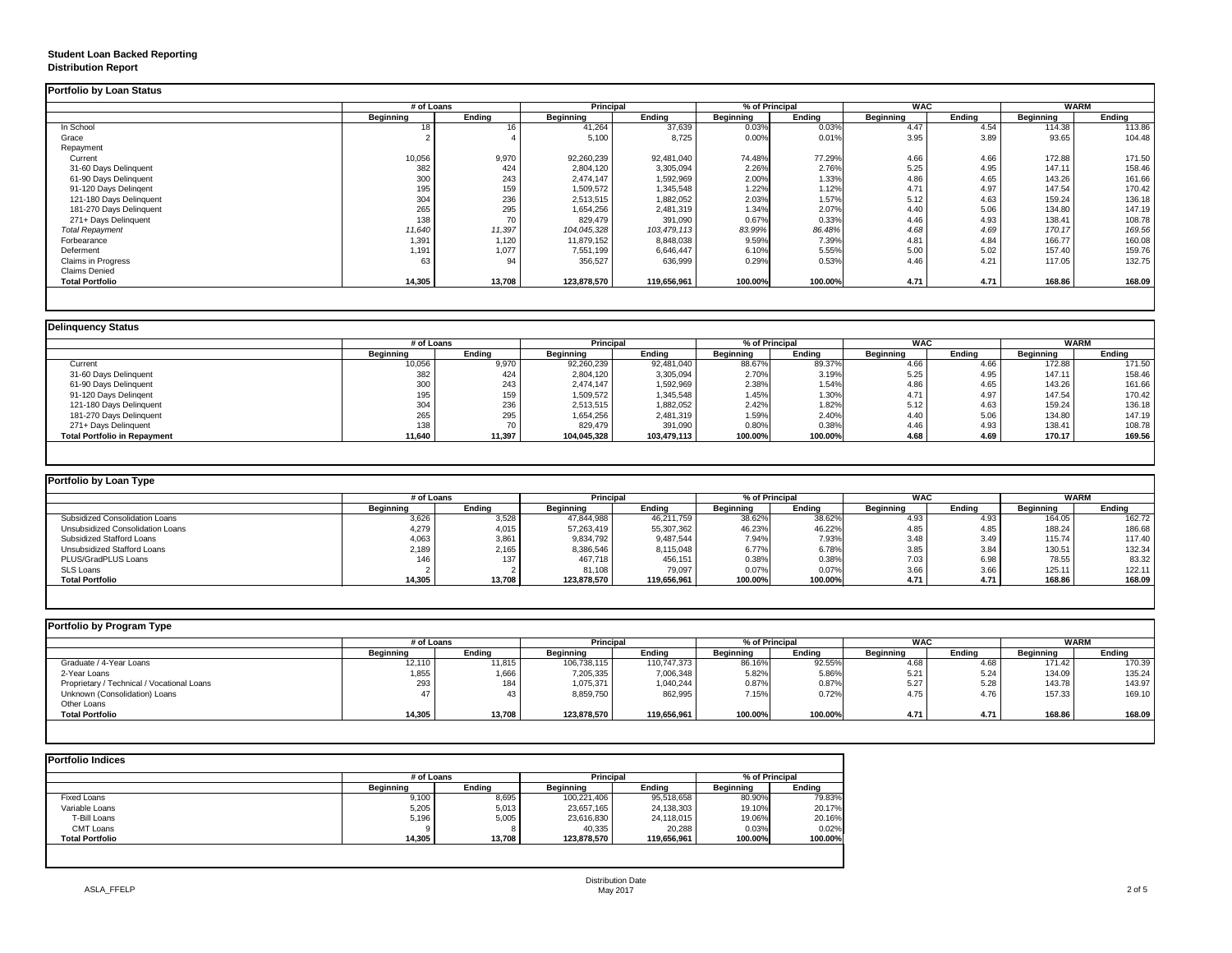## **Distribution Date** May 25, 2017<br>**Collection Period** Context of Period Collection Period May 25, 2017 February 1, 2017, through April 30, 2017

# **Collection Activity**

| <b>Collection Account</b>                                                                    | as of 4/30/2017 |
|----------------------------------------------------------------------------------------------|-----------------|
| Beginning Balance - February 1, 2017                                                         | 4,649,475       |
| <b>Collection Amount Received</b>                                                            | 5,461,159       |
| <b>Recoveries</b>                                                                            |                 |
| Reserve Account                                                                              |                 |
| <b>Excess of Required Reserve Account</b>                                                    | 315             |
| Interest on Investment Earnings                                                              | 2,482           |
| Capitalized Interest Account (after a stepdown or release date)                              |                 |
| <b>Acquisition Account</b>                                                                   |                 |
| <b>Payments from Guarantor</b>                                                               |                 |
| Special Allowance payments to Department of Education                                        |                 |
| <b>Consolidation Rebate Fees</b>                                                             | (284, 591)      |
| Transfer from Capitalized Interest Fund                                                      |                 |
| Principal payments, interest payments, administration fees, servicing fees, and trustee fees | (4,812,019)     |
| Transfer to Department Rebate Fund                                                           | (466, 394)      |
| Other Amounts Received in Collection                                                         |                 |
| <b>Total Available Funds</b>                                                                 | 4,550,427       |

| <b>Fees Due for Current Period</b>                                | as of 4/30/2017 |
|-------------------------------------------------------------------|-----------------|
| <b>Indenture Trustee Fees</b>                                     |                 |
| <b>Servicing Fees</b>                                             | 69,800          |
| <b>Administration Fees</b>                                        | 9,971           |
| Late Fees                                                         |                 |
| Other Fees                                                        |                 |
| <b>Total Fees</b>                                                 | 79,771          |
| <b>Cumulative Default Rate</b>                                    | as of 4/30/2017 |
| <b>Current Period's Defaults</b>                                  | 472,138.54      |
| <b>Cumulative Defaults</b>                                        | 50,239,575.29   |
| Loans for which claims have been filed as of applicable month end | 1,919,706.96    |

 **Cumulative Default Rate 20.41%**

 Payments from Guarantor 49,325,460.71 Borrower Recoveries n/a<br> **Borrower Recoveries** n/a<br> **Borrower Rate** 198.18% **Recovery Rate 98.18%** Cumulative Net Loss 914,114.58 **Cumulative Net Loss 0.37%**

Cumulative Recoveries (including reimbursements and collections)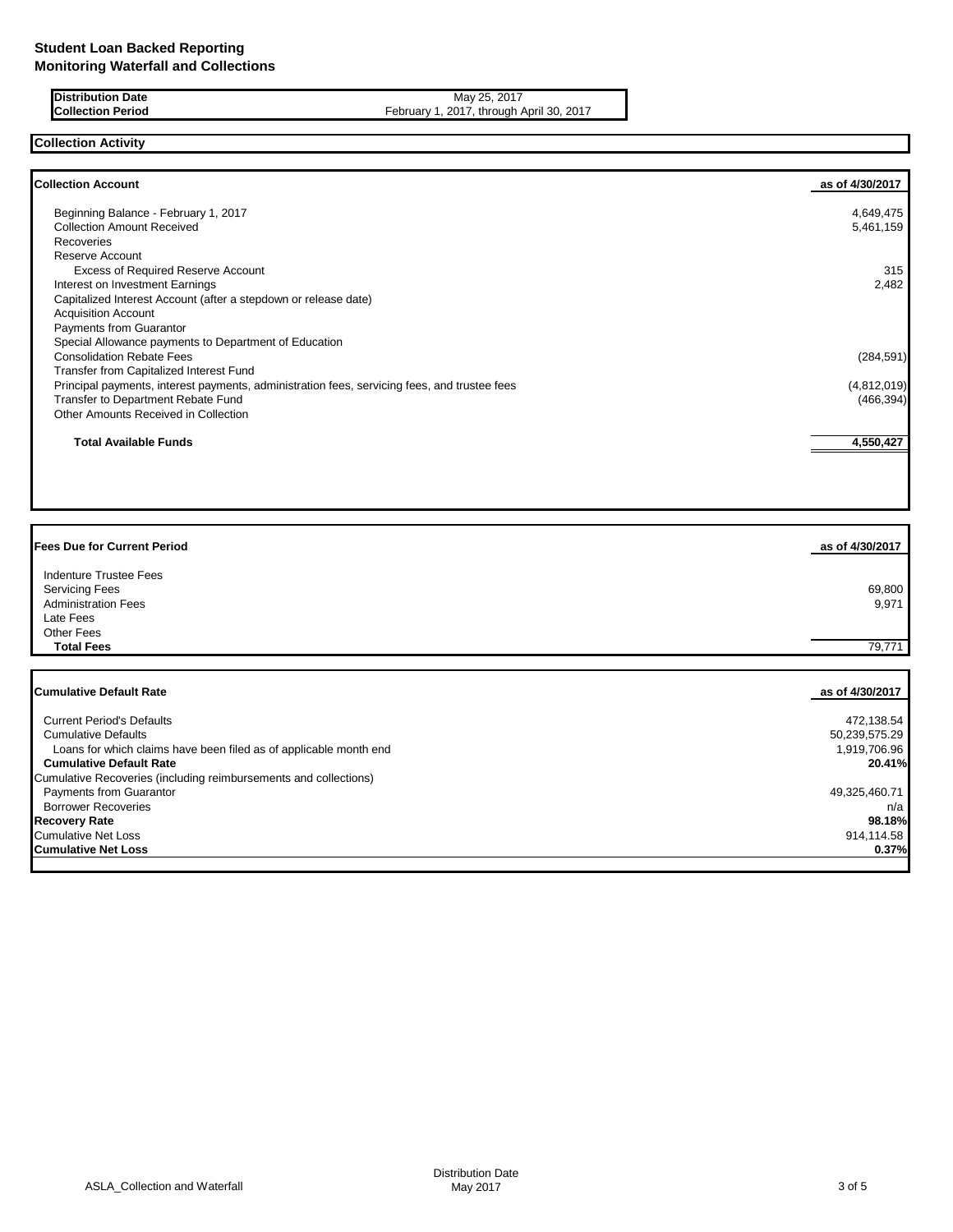**Waterfall Activity**

| <b>Waterfall for Distribution</b>                                                         | <b>Amount Due</b> | <b>Amount Remaining</b> |
|-------------------------------------------------------------------------------------------|-------------------|-------------------------|
| <b>Total Available Funds</b>                                                              |                   | 4,550,427               |
| First: Payment required under any Joint Sharing Agreement                                 |                   |                         |
| <b>Second: Trustee Fees</b>                                                               |                   |                         |
| Third: Servicing Fees and Backup Servicing Fees                                           | 69,800            | 4,480,627               |
| <b>Fourth: Administration Fees</b>                                                        | 9,971             | 4,470,656               |
| <b>Fifth: Noteholder Interest</b>                                                         | 496,939.96        | 3,973,716               |
| Sixth: Reinstate the balance of the Reserve Fund up to the Specified Reserve Fund Balance |                   |                         |
| Seventh: Noteholder Principal, until paid in full                                         | 3,973,716.04      | (0)                     |
|                                                                                           |                   |                         |

| <b>Principal and Interest Distributions</b> | Class A-1    |
|---------------------------------------------|--------------|
| Quarterly Interest Due                      | 496,939.96   |
| Quarterly Interest Paid                     | 496,939.96   |
| <b>Interest Shortfall</b>                   |              |
| Interest Carryover Due                      |              |
| Interest Carryover Paid                     |              |
| Interest Carryover                          |              |
| Quarterly Principal Distribution Amount     | 3,973,716.04 |
| <b>Quarterly Principal Paid</b>             | 3,973,716.04 |
| Shortfall                                   |              |
| <b>Total Distribution Amount</b>            | 4,470,656.00 |
|                                             |              |